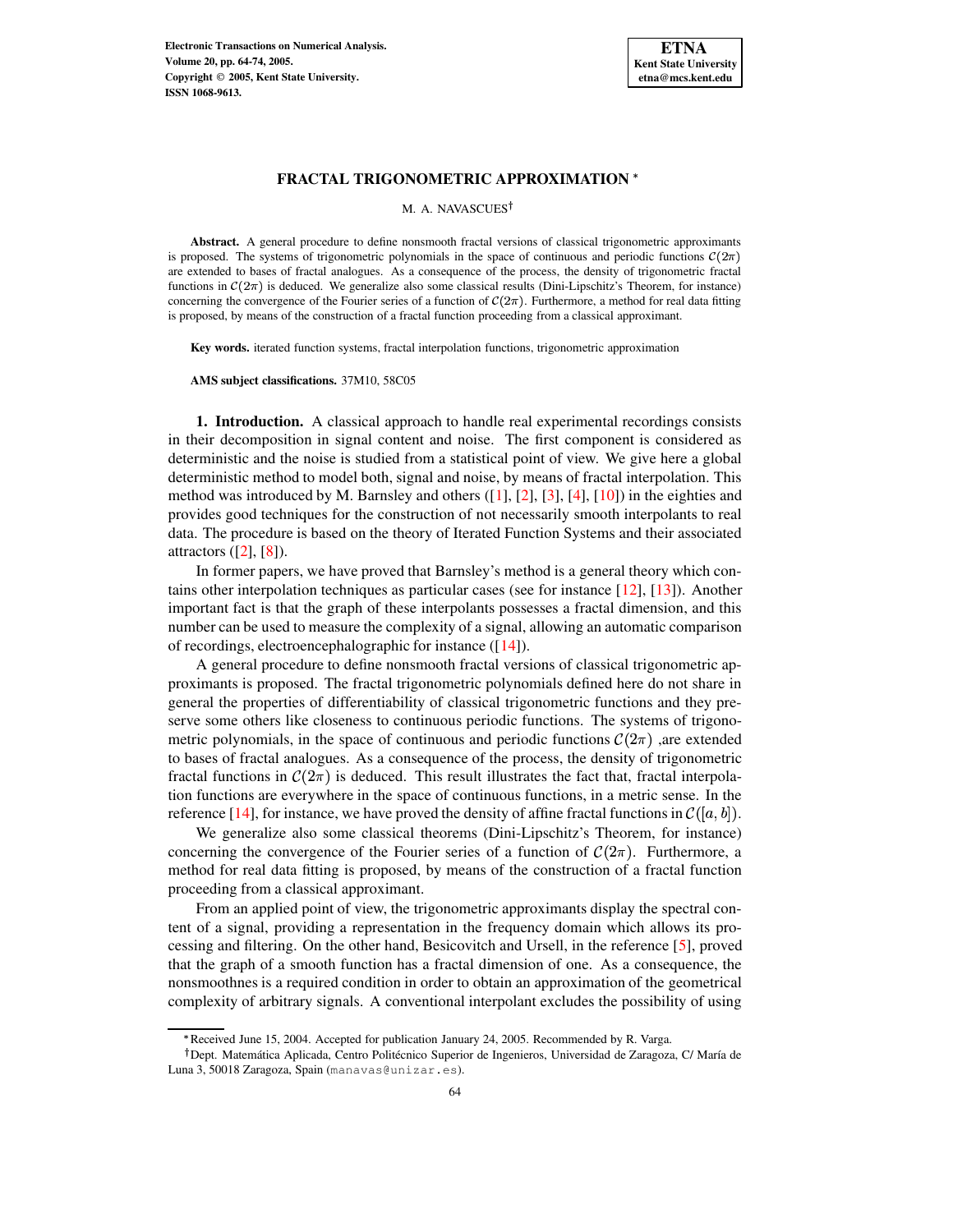this parameter for numerical characterizations of experimental signals  $([16])$ .

2.  $\alpha$ -Fractal Functions. Let  $t_0 < t_1 < ... < t_N$  be real numbers, and  $I = [t_0, t_N]$  be the closed interval that contains them. Let a set of data points  $\{(t_n, x_n) \in I \times R : n =$  $[0, 1, 2, ..., N]$  be given. Set  $I_n = [t_{n-1}, t_n]$  and let  $L_n : I \to I_n$ ,  $n \in \{1, 2, ..., N\}$  be contractive homeomorphisms such that:

<span id="page-1-0"></span>
$$
(2.1) \t\t\t L_n(t_0) = t_{n-1}, L_n(t_N) = t_n
$$

(2.2) 
$$
|L_n(c_1) - L_n(c_2)| \le l |c_1 - c_2| \quad \forall \ c_1, c_2 \in I
$$

for some  $0 \leq l < 1$ .

Let  $-1 < \alpha_n < 1$ ;  $n = 1, 2, ..., N$ ,  $F = I \times [c, d]$  for some  $-\infty < c < d < +\infty$  and N continuous mappings,  $F_n : F \to R$  be given satisfying:

<span id="page-1-1"></span>(2.3) 
$$
F_n(t_0, x_0) = x_{n-1}, \ F_n(t_N, x_N) = x_n, \ n = 1, 2, ..., N
$$

(2.4) 
$$
|F_n(t, x) - F_n(t, y)| \le \alpha_n |x - y|, \quad t \in I, \quad x, y \in R
$$

Now define functions,  $w_n(t, x) = (L_n(t), F_n(t, x)), \forall n = 1, 2, ..., N$ .

(Barnsley [1]) The Iterated Function System (IFS)  $\{F, w_n :$ THEOREM 2.1.  $n = 1, 2, ..., N$  defined above admits a unique attractor G. G is the graph of a continuous function  $f: I \to R$  which obeys  $f(t_n) = x_n$ , for  $n = 0, 1, 2, ..., N$ .

The previous function is called a Fractal Interpolation Function (FIF) corresponding to  $\{(L_n(t), F_n(t,x))\}_{n=1}^N$ .

Let G be the set of continuous functions  $f : [t_0, t_N] \to [c, d]$  such that  $f(t_0) = x_0$ ;  $f(t_N) = x_N$ . G is a complete metric space respect to the uniform norm. Define a mapping  $T: \mathcal{G} \to \mathcal{G}$  by:

$$
(2.5) \qquad (Tf)(t) = F_n(L_n^{-1}(t), f \circ L_n^{-1}(t)) \quad \forall \ t \in [t_{n-1}, t_n], \ n = 1, 2, ..., N
$$

T is a contraction mapping on the metric space  $(\mathcal{G}, \|\cdot\|_{\infty})$ :

where  $|\alpha|_{\infty} = \max \{|\alpha_n|; n = 1, 2, ..., N\}$ . Since  $|\alpha|_{\infty} < 1$ , T possesses a unique fixed point on G, that is to say, there is  $f \in \mathcal{G}$  such that  $(Tf)(t) = f(t) \ \forall t \in [t_0, t_N]$ . This function is the FIF corresponding to  $w_n$  and it is the unique  $f \in \mathcal{G}$  satisfying the functional equation  $([1])$ :

<span id="page-1-4"></span>
$$
(2.7) \t f(t) = F_n(L_n^{-1}(t), f \circ L_n^{-1}(t)), \t n = 1, 2, ..., N, \t t \in I_n = [t_{n-1}, t_n]
$$

<span id="page-1-2"></span>The most widely studied fractal interpolation functions so far, are defined by the IFS

(2.8) 
$$
\begin{cases} L_n(t) = a_n t + b_n \\ F_n(t, x) = \alpha_n x + q_n(t) \end{cases}
$$

 $\alpha_n$  is called a vertical scaling factor of the transformation  $w_n$  and  $\alpha = (\alpha_1, \alpha_2, \dots, \alpha_N)$  is the scale vector of the IFS. Following the equalities  $(2.1)$ 

<span id="page-1-3"></span>(2.9) 
$$
a_n = \frac{t_n - t_{n-1}}{t_N - t_0} \qquad b_n = \frac{t_N t_{n-1} - t_0 t_n}{t_N - t_0}
$$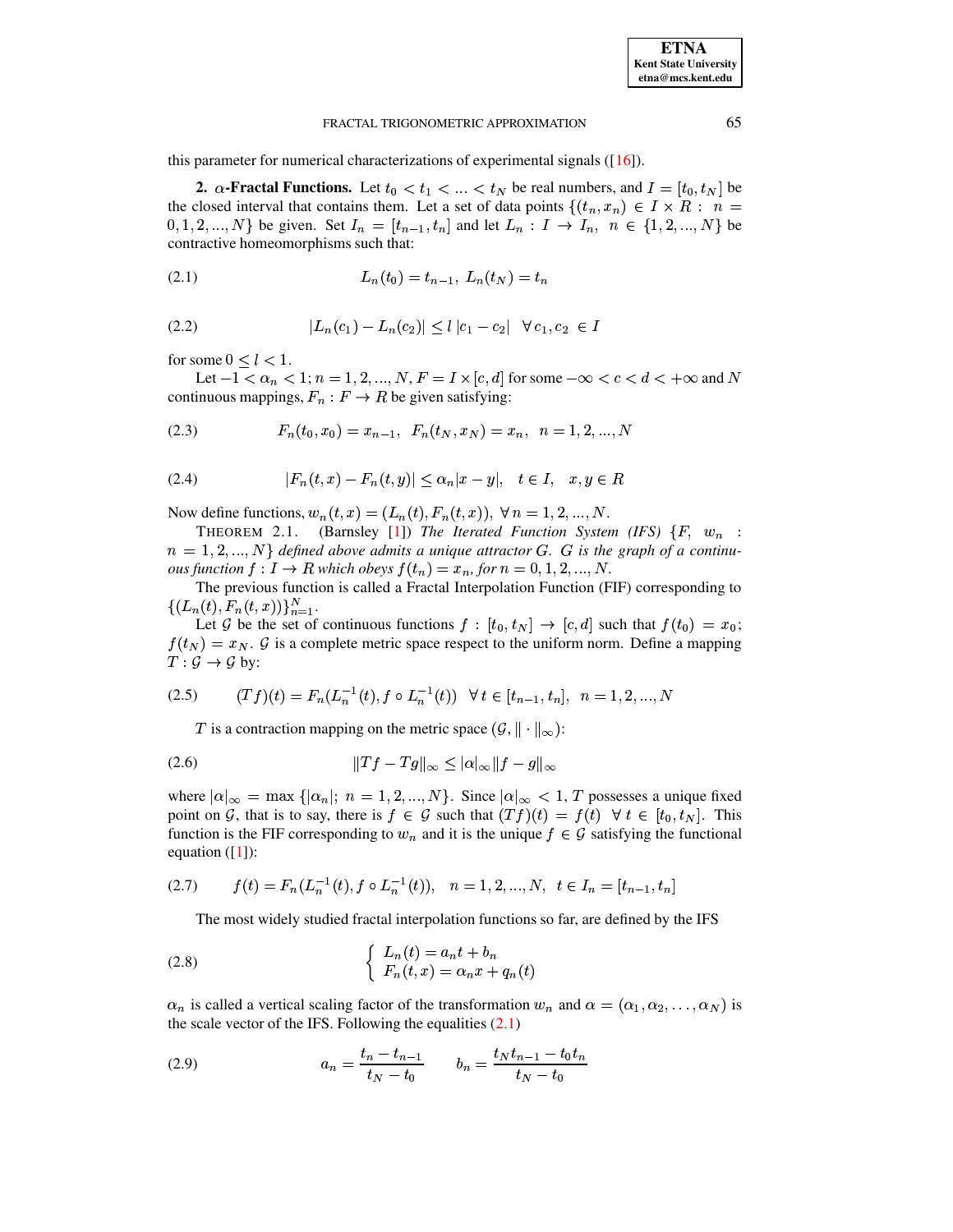Let  $f \in \mathcal{C}(I)$  be a continuous function. We consider here, the case

<span id="page-2-0"></span>
$$
(2.10) \t\t q_n(t) = f \circ L_n(t) - \alpha_n b(t)
$$

where b is continuous, such that  $b(t_0) = x_0$ ,  $b(t_N) = x_N$  and  $b \neq f$ .

This case is proposed by Barnsley, in the reference  $([1])$ , as generalization of any continuous function. It is easy to check that the condition  $(2.3)$  is fulfilled. By this method one can define fractal analogues of any continuous function (see Fig. 2.1).



FIG. 2.1. The left figure represents the graph of the function  $f(t) = 5e^{-2t} \cos(15t)$ . The right graph represents the corresponding  $\alpha$ -fractal, with  $\Delta$  :  $0 < 1/8 < 2/8 < \ldots < 1$ , b a line in the interval [0, 1] and  $\alpha_n = 0.2$   $\forall n = 1, \dots, 8$ .

DEFINITION 2.2. Let  $f^{\alpha}$  be the continuous function defined by the IFS (2.8), (2.9) and (2.10).  $f^{\alpha}$  is the  $\alpha$ -fractal function associated to f with respect to b and the partition  $\Delta$ . Following (2.7) and (2.10),  $f^{\alpha}$  verifies the fixed point equation:

<span id="page-2-1"></span>(2.11) 
$$
f^{\alpha}(t) = f(t) + \alpha_n (f^{\alpha} - b) \circ L_n^{-1}(t) \qquad \forall t \in I_n
$$

 $f^{\alpha}$  interpolates to f at  $t_n$  as, using (2.1), (2.11) and Barnsley's Theorem:

<span id="page-2-3"></span>(2.12) 
$$
f^{\alpha}(t_n) = f(t_n) + \alpha_n (f^{\alpha} - b) \circ (t_N) = f(t_n) \quad \forall n = 0, 1, ..., N
$$

From  $(2.11)$  it is easy to deduce that:

$$
||f^{\alpha}-f||_{\infty} \leq |\alpha|_{\infty} ||f^{\alpha}-b||_{\infty} \leq |\alpha|_{\infty} (||f^{\alpha}-f||_{\infty} + ||f-b||_{\infty})
$$

and

<span id="page-2-2"></span>(2.13) 
$$
||f^{\alpha} - f||_{\infty} \le \frac{|\alpha|_{\infty}}{1 - |\alpha|_{\infty}} ||f - b||_{\infty}
$$

If  $\alpha = 0$ , then  $(2.11)$   $f^{\alpha} = f$ . Let  $\mathcal{B}^{\alpha}$  be the operator of  $\mathcal{G}$ ;  $\mathcal{B}^{\alpha} = \mathcal{B}^{\alpha}_{\Delta,b}$ :

$$
\begin{array}{cccc} \mathcal{B}^{\alpha}_{\Delta,b} : & \mathcal{G} & \rightarrow & \mathcal{G} \\ & f & \hookrightarrow & f^{\alpha} \end{array}
$$

 $\mathcal{B}_{\Delta,b}^{\alpha}$  depends on b and  $\Delta$  but sometimes we will omit the subindices in order to simplify the notation.

PROPOSITION 2.3. For fixed  $\Delta$  and b,  $\mathcal{B}^{\alpha}$  satisfies the Lipschitz condition:

$$
(2.14) \t\t\t ||\mathcal{B}^{\alpha}(f) - \mathcal{B}^{\alpha}(g)||_{\infty} \le \frac{1}{1 - |\alpha|_{\infty}} ||f - g||_{\infty}
$$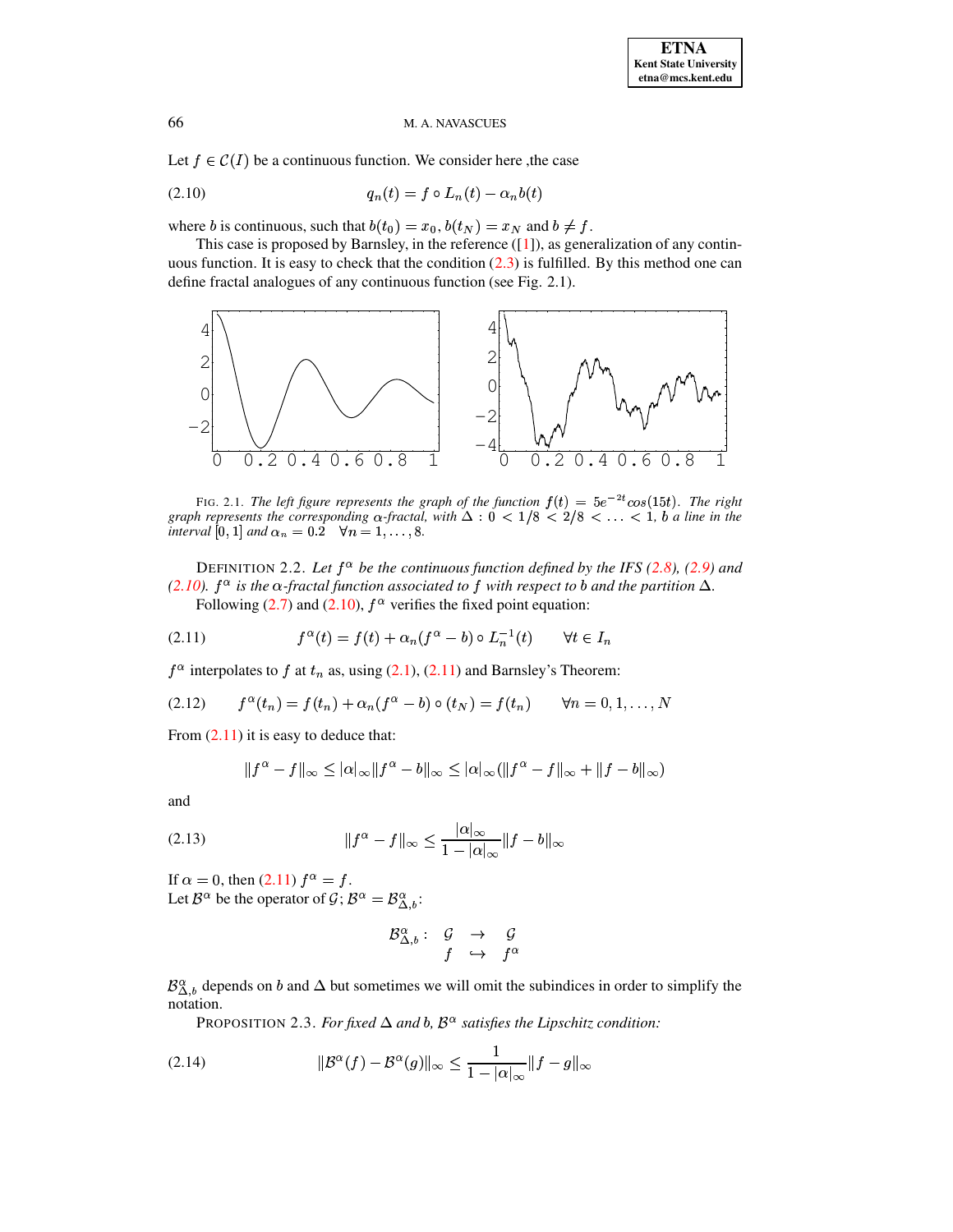$\Box$ 

# FRACTAL TRIGONOMETRIC APPROXIMATION

$$
f^{\alpha}(t) = f(t) + \alpha_n (f^{\alpha} - b) \circ L_n^{-1}(t)
$$
  

$$
g^{\alpha}(t) = g(t) + \alpha_n (g^{\alpha} - b) \circ L_n^{-1}(t)
$$

and

$$
f^{\alpha}(t) - g^{\alpha}(t) = f(t) - g(t) + \alpha_n (f^{\alpha} - g^{\alpha}) \circ L_n^{-1}(t)
$$

then

$$
sup_{t\in I_n}|f^{\alpha}(t)-g^{\alpha}(t)|\leq ||f-g||_{\infty}+|\alpha|_{\infty}||f^{\alpha}-g^{\alpha}||_{\infty}
$$

and

$$
||f^{\alpha}-g^{\alpha}||_{\infty}\leq ||f-g||_{\infty}+|\alpha|_{\infty}||f^{\alpha}-g^{\alpha}||_{\infty}
$$

from which the result is deduced.

THEOREM 2.4.  $B^{\alpha} = B^{\alpha}_{\Delta, b}$  is a continuous operator of G.

*Proof.* It is an inmediate consequence of the former proposition.

 $\Box$ 

 $\Box$ 

PROPOSITION 2.5. Let  $\alpha_m \in \mathbb{R}^N$  be such that  $|\alpha_m|_{\infty} < 1$  and  $\alpha_m \to 0$  as m tends to infinity. Then  $\mathcal{B}^{\alpha_m}(f) \to f$  uniformly as m tends to infinity.

*Proof.* By the inequality (2.13):

$$
\|B^{\alpha_m}(f) - f\|_{\infty} \le \frac{|\alpha_m|_{\infty}}{1 - |\alpha_m|_{\infty}} \|f - b\|_{\infty}
$$

from which the result is deduced.

To construct non-smooth interpolating functions one can proceed in the following way. Let  $f$  be a classical (smooth) interpolant of the data. Choose a nowhere differentiable function b (for instance, a Weierstrass function ([9])) and  $\alpha_n$  non-null  $\forall n$ . As f is smooth,  $f^{\alpha}$  can not be differentiable in every point because if it were, for any  $t \in I$ ,  $L_n(t) \in I_n$  and the equation  $(2.11)$  can be written as

$$
b(t) = f^{\alpha}(t) + \frac{1}{\alpha_n}(f - f^{\alpha}) \circ L_n(t)
$$

As a consequence,  $b$  would be differentiable at  $t$  (see Fig. 2.2).

**3. Fractal Linear Operator.** If we choose  $b = f \circ c$  where c is continuous, increasing and such that  $c(t_0) = t_0$  and  $c(t_N) = t_N$  (for instance,  $c(t) = (e^{\lambda t} - 1)/(e^{\lambda} - 1)$  for  $\lambda > 0$ in the interval [0, 1]), then the operator of  $C(I)$  which assigns  $f^{\alpha}$  ( $\alpha$ -fractal of f respect to  $f \circ c$  and  $\Delta$ ) to the function  $f$ 

$$
\mathcal{F}^\alpha=\mathcal{F}^\alpha_{\Delta,c}
$$

is linear as, by (2.11)  $\forall t \in I_n$ :

$$
f^{\alpha}(t) = f(t) + \alpha_n (f^{\alpha} - f \circ c) \circ L_n^{-1}(t) \qquad g^{\alpha}(t) = g(t) + \alpha_n (g^{\alpha} - g \circ c) \circ L_n^{-1}(t)
$$

Multiplying the first equation by  $\lambda$  and the second by  $\mu$ , the uniqueness of the solution of the fixed point equation defining the FIF gives:

$$
(\lambda f + \mu g)^{\alpha} = \lambda f^{\alpha} + \mu g^{\alpha} \qquad \forall \lambda, \mu \in R
$$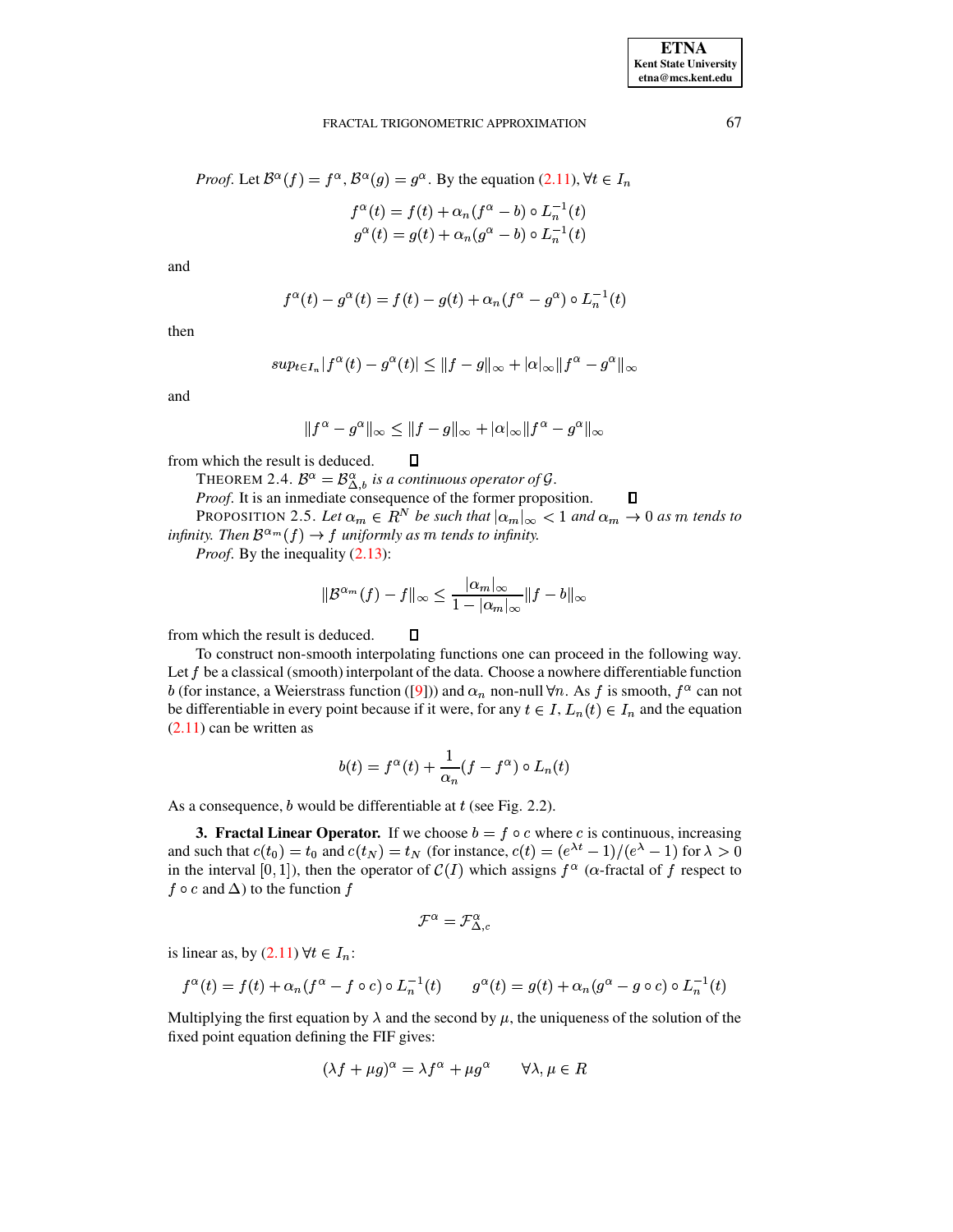

FIG. 2.2. The left figure represents the graph of the function  $f(t) = 5e^{-2t} \cos(15t)$ . The right graph represents the corresponding  $\alpha$ -fractal, with  $\Delta$  :  $0 < 1/8 < 2/8 < \ldots < 1$ ,  $\alpha$  the Weierstrass function  $b(t) = k_1 + k_2 \sum_{k=1}^{\infty} \frac{1}{2^k} sin(6^k t)$  (with suitable  $k_1$ ,  $k_2$  in order to verify the hypotheses) and  $\alpha_n = 0.1$   $\forall n = 1, ..., 8$ .

Besides, applying the equation (2.13) for  $b = f \circ c$ , one has

(3.1) 
$$
\|\mathcal{F}^{\alpha}(f) - f\|_{\infty} \leq \frac{2|\alpha|_{\infty}}{1 - |\alpha|_{\infty}} \|f\|_{\infty}
$$

from which it is clear that,

<span id="page-4-0"></span>
$$
\|\mathcal{F}^{\alpha}(f)\|_{\infty} \le \frac{2|\alpha|_{\infty}}{1-|\alpha|_{\infty}} \|f\|_{\infty} + \|f\|_{\infty} \le \frac{1+|\alpha|_{\infty}}{1-|\alpha|_{\infty}} \|f\|_{\infty}
$$

and as a consequence,

$$
(3.2) \t\t\t\t\|\mathcal{F}^{\alpha}\| \le \frac{1 + |\alpha|_{\infty}}{1 - |\alpha|_{\infty}}
$$

and so  $\mathcal{F}^{\alpha}$  is a linear and bounded operator. From here on we consider this particular case  $(b = f \circ c).$ 

**4. Fractal Trigonometric Polynomials.** We consider here the space of  $2\pi$ -periodic continuous functions

$$
\mathcal{C}(2\pi) = \{ f : [-\pi, \pi] \to R; fcontinuous, f(-\pi) = f(\pi) \}
$$

Let  $\tau_m$  be the set of trigonometric polynomials of degree (or order) at most m, linearly spanned by the set  $\{1, sin(x), cos(x), sin(2x), cos(2x), \cdots, sin(mx), cos(mx)\}.$ 

$$
(4.1) \quad \tau_m = \langle 1, \sin(x), \cos(x), \sin(2x), \cos(2x), \cdots, \sin(mx), \cos(mx) \rangle >
$$

This family constitutes a basis for  $\tau_m$ . This system is orthogonal with respect to the inner product (5.1). In fact it is a complete system in  $\mathcal{L}^2(2\pi)$  ([7]).

Let  $\Delta: -\pi = t_0 < t_1 < \cdots < t_N = \pi$  be a partition of the interval  $[-\pi, \pi]$ .<br>DEFINITION 4.1.  $\tau_m^{\alpha} = \mathcal{F}^{\alpha}(\tau_m)$  is the set of  $\alpha$ -fractal trigonometric polynomials of degree at most m.

PROPOSITION 4.2.  $\tau_m^{\alpha}$  is spanned by  $\{1, \cos^{\alpha}(t), \sin^{\alpha}(t), \cdots, \sin^{\alpha}(mt), \cos^{\alpha}(mt)\}$ <br>where  $\cos^{\alpha}(jt) = \mathcal{F}^{\alpha}\cos(jt)$  and  $\sin^{\alpha}(jt) = \mathcal{F}^{\alpha}\sin(jt)$ .

*Proof.* The constant functions are fixed points of  $\mathcal{F}^{\alpha}$ , as the equation (2.11), for  $f(t)$  =  $\forall t \in I$  $k,$ 

$$
f^{\alpha}(t) = k + \alpha_n (f^{\alpha} - f \circ c) \circ L_n^{-1}(t)
$$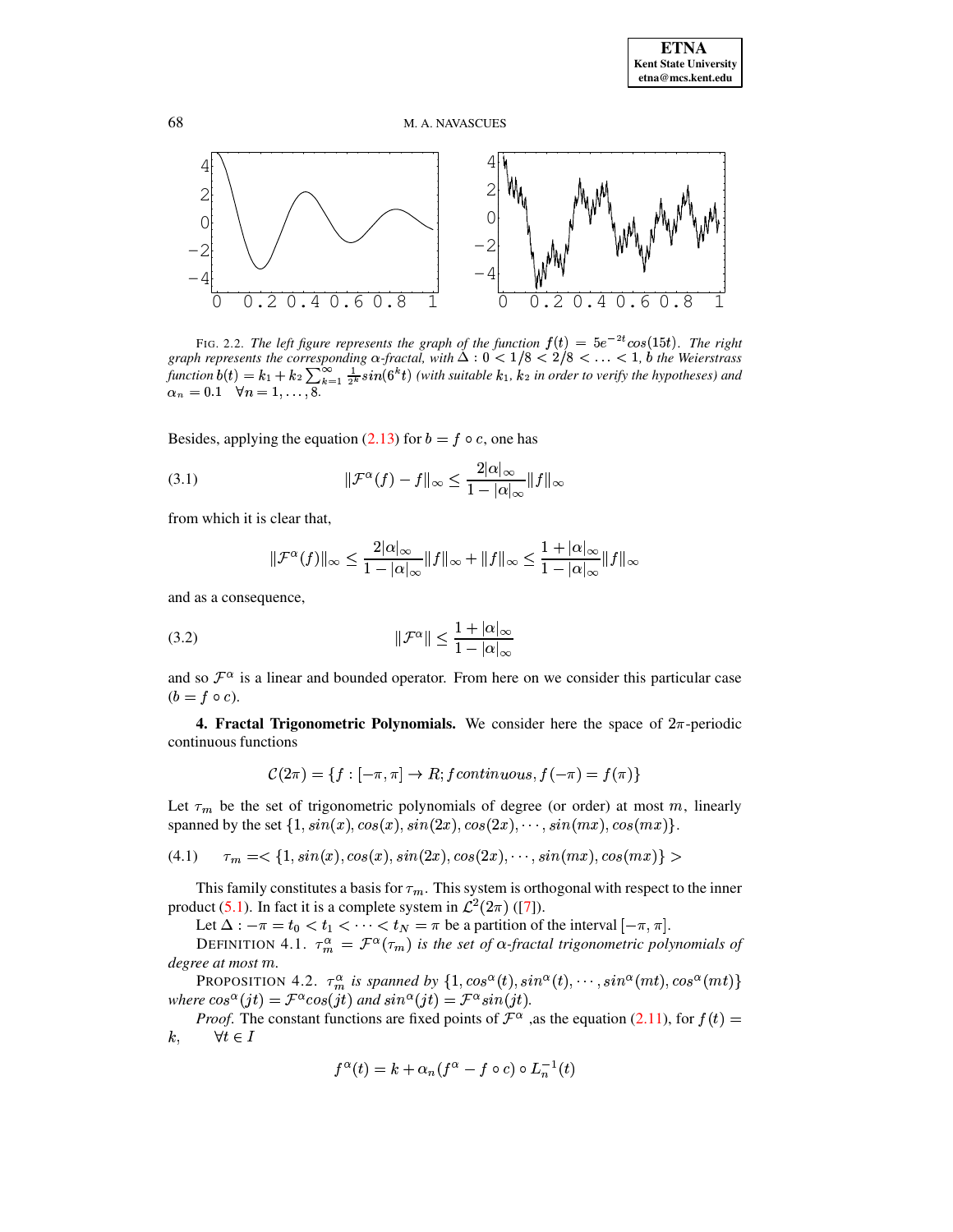is satisfied by  $f^{\alpha}(t) = k \quad \forall t \in I$  and by the uniqueness of the solution  $\mathcal{F}^{\alpha}(f) = f$ . If  $t_m^{\alpha} \in \tau_m^{\alpha}$ , then  $t_m^{\alpha} = \mathcal{F}^{\alpha}(t_m)$  where  $t_m \in \tau_m$ . By the linearity of  $\mathcal{F}^{\alpha}$ ,  $t_m^{\alpha}$  is a linear

combination of  $\{1, \cos^\alpha(t), \sin^\alpha(t), \cdots, \sin^\alpha(mt), \cos^\alpha(mt)\}.$  $\Box$ 

CONSEQUENCE 4.3.  $dim(\tau_m^{\alpha}) < +\infty$ .

This fact allows the existence of a finite uniform distance from  $f \in C(2\pi)$  to  $\tau_m^{\alpha}$ .

(4.2) 
$$
d_m^{*\alpha} = d(f, \tau_m^{\alpha}) = inf\{\|f - t_m^{\alpha}\|_{\infty}; t_m^{\alpha} \in \tau_m^{\alpha}\}\
$$

In §6, we approach the problem of finding a basis for  $\tau_m^{\alpha}$ . The case  $\alpha = 0$  gives the classical case of smooth sin and cos functions.

The Theorem of Uniform Approximation (Weierstrass) for  $2\pi$ -periodic functions asserts that, any  $f \in C(2\pi)$  can be uniformly approximated by trigonometric polynomials (see for instance [11]).

THEOREM 4.4. Let  $f \in C(2\pi)$  be given. For all  $\epsilon > 0$ , any partition  $\Delta$  of the interval  $I = [-\pi, \pi]$  with  $N+1$  points ( $N > 1$ ) and any function c verifying the conditions prescribed, there exists an  $\alpha$ -fractal trigonometric polynomial  $s^{\alpha}(t)$  with  $\alpha \neq 0$  in  $R^N$  such that

$$
|f(t) - s^{\alpha}(t)| < \epsilon
$$

*Proof.* For any  $\epsilon > 0$ , let us consider  $\epsilon/2 > 0$ . Applying the theorem of uniform approximation of  $\mathcal{C}(2\pi)$ ,  $\exists s(t) \in \tau_m$ , such that,

<span id="page-5-1"></span>
$$
(4.3) \t\t |f(t) - s(t)| < \epsilon/2 \t t \in I
$$

For a partition  $\Delta$  we choose  $\alpha \in R^N$ ,  $\alpha \neq 0$  small enough to verify

<span id="page-5-2"></span>(4.4) 
$$
|s(t) - s^{\alpha}(t)| \leq \frac{2|\alpha|_{\infty}}{1 - |\alpha|_{\infty}} ||s||_{\infty} < \epsilon/2
$$

Then, by  $(4.3)$  and  $(4.4)$  we obtain the result. 0

THEOREM 4.5. For fixed  $\Delta$  and c, the set of fractal trigonometric polynomials

$$
\bigcup \{t_m^{\alpha}; t_m \in \tau_m; \alpha \in (R^N)^*; |\alpha|_{\infty} < 1; m \in N\}
$$

is dense in  $\mathcal{C}(2\pi)$ .

Proof. It is an inmediate consequence of the former theorem.  $\Box$ 

We exclude  $\alpha = 0$  because in this case  $t_m^{\alpha} = t_m$  and the fact is known. This result confirms that it is possible to choose  $\alpha \neq 0$  and  $m \in N$  such that there exists a fractal trigonometric polynomial  $s_m^{\alpha}$  arbitrarily close to any  $f \in C(2\pi)$ . That is to say, the set

$$
\bigcup_{\alpha \in J} \{1, \cos^{\alpha}(x), \sin^{\alpha}(x), \cdots, \sin^{\alpha}(mx), \cos^{\alpha}(mx) \cdots \}
$$

where  $J = \{ \alpha \in \mathbb{R}^N : |\alpha|_{\infty} < 1; \alpha \neq 0 \}$ , is fundamental respect to the uniform norm. ([6]).

<span id="page-5-0"></span>**5. Fractal Fourier Series.** We consider here  $C(2\pi)$  with the inner product

(5.1) 
$$
\langle f, g \rangle = \int_{-\pi}^{\pi} f(t)g(t)dt
$$

The system

(5.2) 
$$
\{\frac{1}{\sqrt{2\pi}}, \frac{1}{\sqrt{\pi}}\sin(t), \frac{1}{\sqrt{\pi}}\cos(t), \frac{1}{\sqrt{\pi}}\sin(2t), \frac{1}{\sqrt{\pi}}\cos(2t), \cdots\}
$$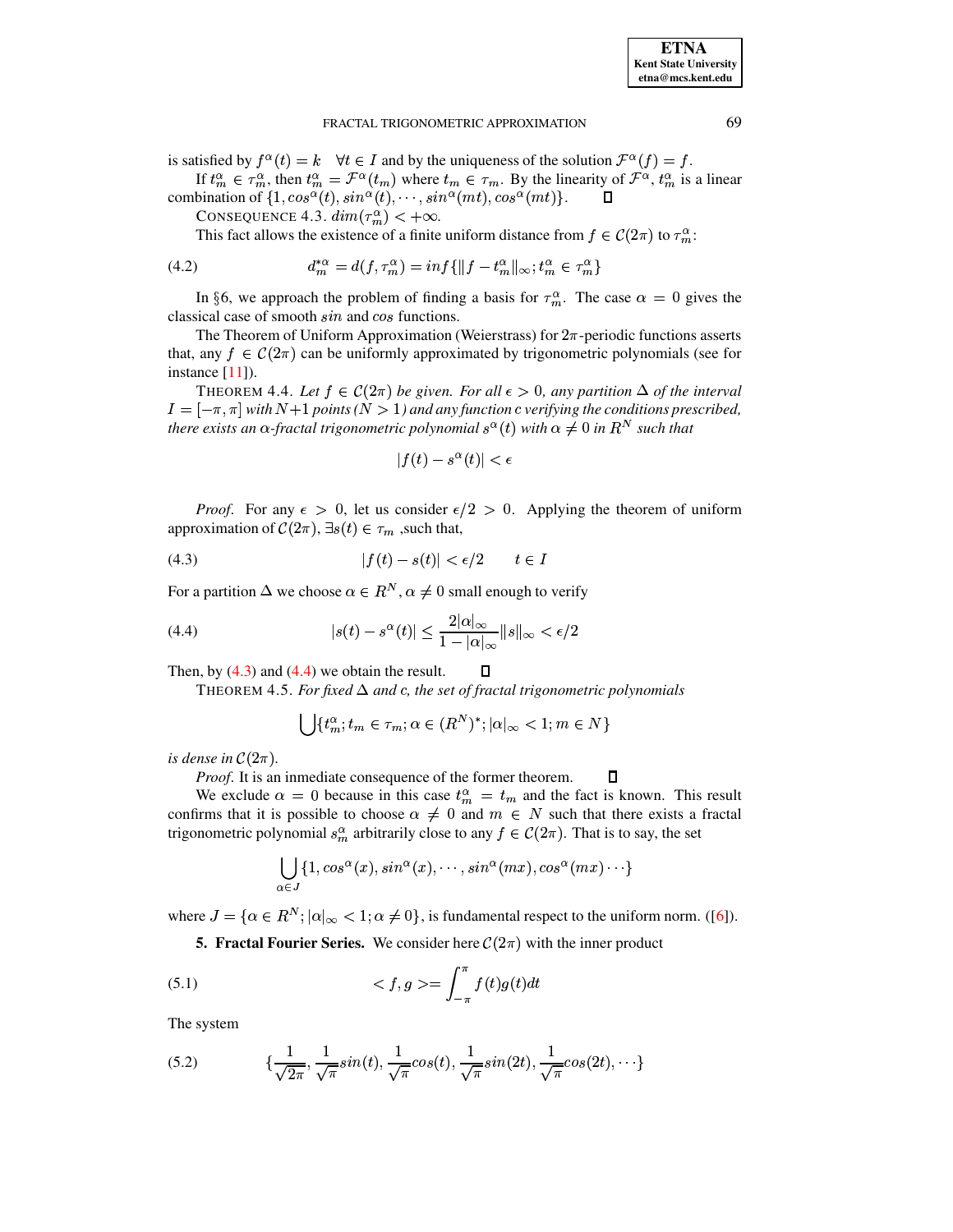is orthonormal and complete  $([7], [15])$  $([7], [15])$  $([7], [15])$  $([7], [15])$  $([7], [15])$ . The Fourier series of  $f$  is

(5.3) 
$$
f(t) \sim \frac{a_0}{2} + \sum_{k=1}^{+\infty} (a_k cos(kt) + b_k sin(kt))
$$

where

$$
a_k = \frac{1}{\pi} \int_{-\pi}^{\pi} f(t) \cos(kt) dt
$$

$$
b_k = \frac{1}{\pi} \int_{-\pi}^{\pi} f(t) \sin(kt) dt
$$

 In general, the Fourier series of an element is merely the sum of its projections on a system of orthonormal elements. Fourier expansions converge in the mean of order 2  $(\mathcal{L}^2$ -norm) to the elements that give rise to them. That is to say, if

<span id="page-6-0"></span>(5.4) 
$$
S_m(t) = \frac{a_0}{2} + \sum_{k=1}^{m} (a_k \cos(kt) + b_k \sin(kt))
$$

then,

$$
||f - S_m||_2^2 = \int_{-\pi}^{\pi} (f - S_m)^2 dt \to 0
$$

as  $m \to \infty$ .

Pointwise and uniform convergence of the Fourier series of  $f$  is not verified in general. A collection of theorems concerning this topic can be consulted in ([\[7\]](#page-9-10), [\[6\]](#page-9-12), [\[15\]](#page-10-2)). For instance, we remark the following result.

THEOREM 5.1. (Dini-Lipschitz) If  $f(t) \in C(2\pi)$ , and if  $\omega(\delta)log(\delta) \to 0$  as  $\delta \to 0$ , then *the Fourier series of*  $f$  *converges uniformly to*  $f$ *.* ( $\omega$  *is the modulus of continuity of*  $f$ *).* 

Let us consider the operator  $S_m : \mathcal{C}(2\pi) \to \tau_m$ , such that  $\mathcal{S}_m(f)$  is defined by

$$
S_m(f)(t) = S_m(t) \qquad \forall t \in [-\pi, \pi],
$$

where  $S_m$  is the Fourier sum of order m of  $f(5.4)$  $f(5.4)$ . In the reference ([\[6\]](#page-9-12)), it is proved that  $\mathcal{S}_m$ is a bounded operator and the following inequality holds:

<span id="page-6-1"></span>(5.5) 
$$
\frac{4}{\pi^2} log(m) < ||\mathcal{S}_m|| \leq 3 + log(m)
$$

 $\mathcal{S}_m$  is a projection on  $\tau_m$  as  $\mathcal{S}_m \circ \mathcal{S}_m = \mathcal{S}_m$ .

The error committed by the finite Fourier sum can be bounded in several ways. For instance, if

$$
d^*_m(f)=d(f,\tau_m)=\inf\{\|f-s\|_\infty,s\in\tau_m\}
$$

it can be proved that (see  $[17]$ )

$$
(5.6) \t\t\t\t ||S_m f - f||_{\infty} \le (4 + \log(m))d_m^*(f)
$$

The theorems of Jackson give upper bounds for the quantity  $d_m^*(f)$ . For instance:

THEOREM 5.2. (Jackson's Theorem [\[6\]](#page-9-12)) *For all*  $f \in C(2\pi)$ 

$$
d^*_m(f)\leq \omega(\frac{\pi}{m+1})
$$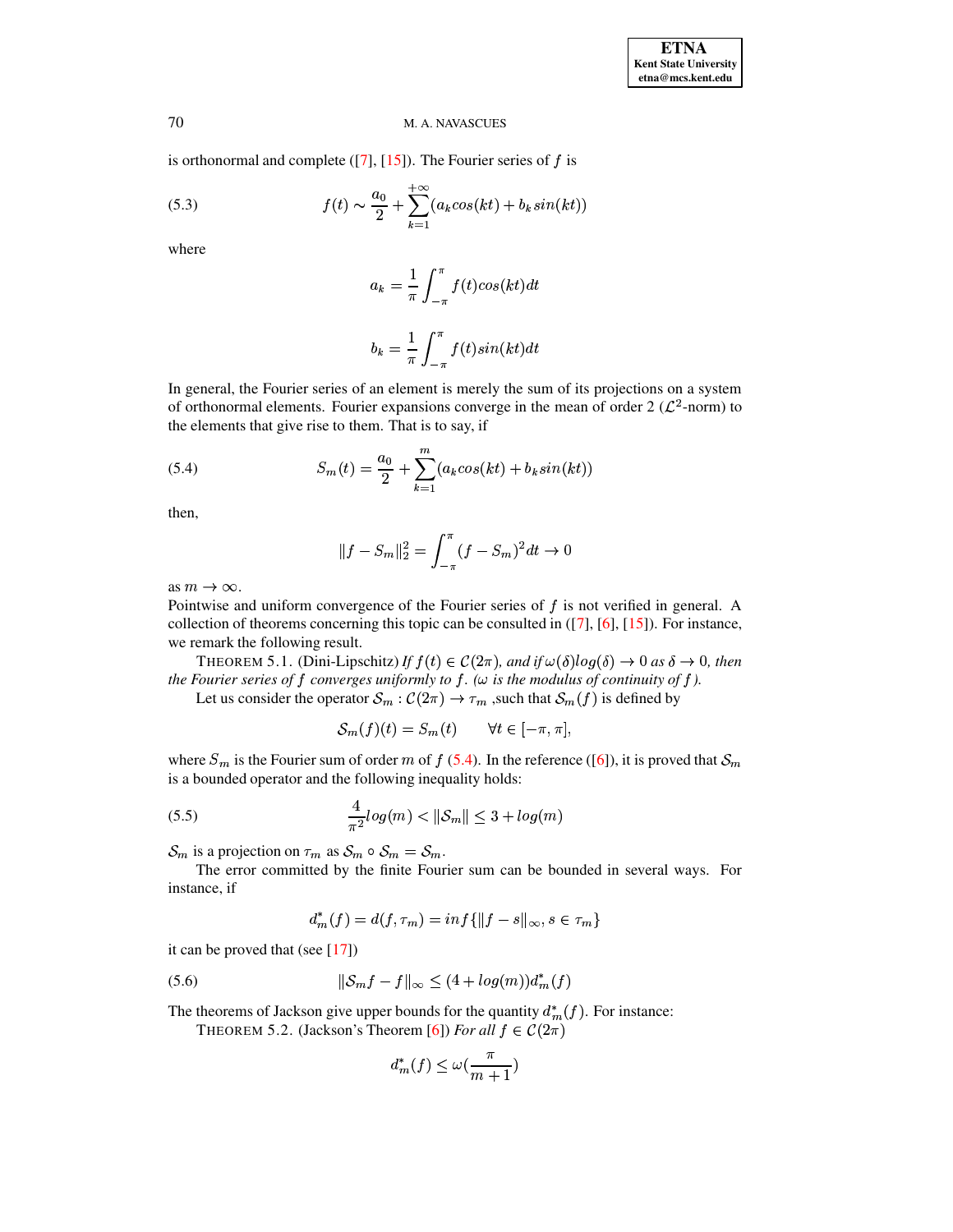| <b>ETNA</b>           |
|-----------------------|
| Kent State University |
| etna@mcs.kent.edu     |

where  $\omega$  is the modulus of continuity of f. The coefficient 1 of  $\omega(\frac{\pi}{m+1})$  is the best possible one independent of  $f$  and  $m$ .

<span id="page-7-0"></span>As a consequence, if  $f \in \mathcal{C}(2\pi)$ 

(5.7) 
$$
\|\mathcal{S}_m f - f\|_{\infty} \le (4 + \log(m))\omega(\frac{\pi}{m+1})
$$

It can be observed that, from this inequality, the Dini-Lipschitz theorem is deduced. Let  $S_m^{\alpha} = \mathcal{F}^{\alpha} \circ S_m$  be the operator such that

$$
\mathcal{S}_m^{\alpha}(f) = \mathcal{F}^{\alpha}(\mathcal{S}_m(f))
$$

( $\alpha$ -fractal Fourier finite sum of f).  $S_m^{\alpha}$  is a linear and bounded operator and by (3.2) and (5.5)

$$
\|\mathcal{S}_m^\alpha\| \le \frac{1+|\alpha|_\infty}{1-|\alpha|_\infty}(3+log(m))
$$

$$
\|\mathcal{S}_m^\alpha f - f\|_\infty \le \|\mathcal{S}_m^\alpha f - f^\alpha\|_\infty + \|f^\alpha - f\|_\infty \le
$$

$$
\leq \frac{1+|\alpha|_\infty}{1-|\alpha|_\infty} \|\mathcal{S}_m f - f\|_\infty + \frac{2|\alpha|_\infty}{1-|\alpha|_\infty} \|f\|_\infty
$$

and applying  $(5.7)$ 

<span id="page-7-1"></span>
$$
(5.8)\ \|\mathcal{S}_m^{\alpha} f - f\|_{\infty} \le \frac{1}{1 - |\alpha|_{\infty}}(((1 + |\alpha|_{\infty})(4 + \log(m))\omega(\frac{\pi}{m+1}) + 2|\alpha|_{\infty})\|f\|_{\infty})
$$

In this way, the theorem of Dini-Lipschitz can be generalized to the fractal series.

THEOREM 5.3. Let  $f \in C(2\pi)$  such that  $\omega(\delta) \log(\delta) \to 0$  as  $\delta \to 0$  and let  $\alpha_m$  be a sequence of scale vectors, such that  $\alpha_m \to 0$  as  $m \to \infty$ , then the  $\alpha_m$ -fractal Fourier series of f converges uniformly to f as  $m \to \infty$ .

*Proof.* As f is continuous on  $[-\pi, \pi]$ ,  $\omega(h) \to 0$  as  $h \to 0$  ([6]). The hypotheses and  $(5.8)$  give the result. П

6. Trigonometric Fractal Interpolation. We approach here the problem of trigonometric interpolation by means of fractal techniques. Let  $\Delta : -\pi = t_0 < t_1 < \cdots < t_{2m} < t_{2m+1} = \pi$  be given correponding to the data  $\{(t_k, x_k)\}_{k=0}^{2m+1}$  where  $x_0 = x_{2m+1}$ . Let us consider the fundamental functions of interpolation  $([17], [7])$ 

(6.1) 
$$
\varphi_j(t) = \frac{\prod_{i=0, i \neq j}^{2m} sin(\frac{1}{2}(t - t_i))}{\prod_{i=0, i \neq j}^{2m} sin(\frac{1}{2}(t_j - t_i))}
$$

For  $j, k = 0, 1, \dots, 2m$ ,  $\varphi_j(t_k) = \delta_{kj}$ . Each function  $\varphi_j$ , is a linear combination of

$$
1, cos(t), \cdots, cos(mt), sin(t), \cdots, sin(mt)
$$

and hence is an element of  $\tau_m$  ([7]).

<span id="page-7-2"></span>The function,

(6.2) 
$$
\varphi(t) = \sum_{k=0}^{2m} x_k \varphi_k(t)
$$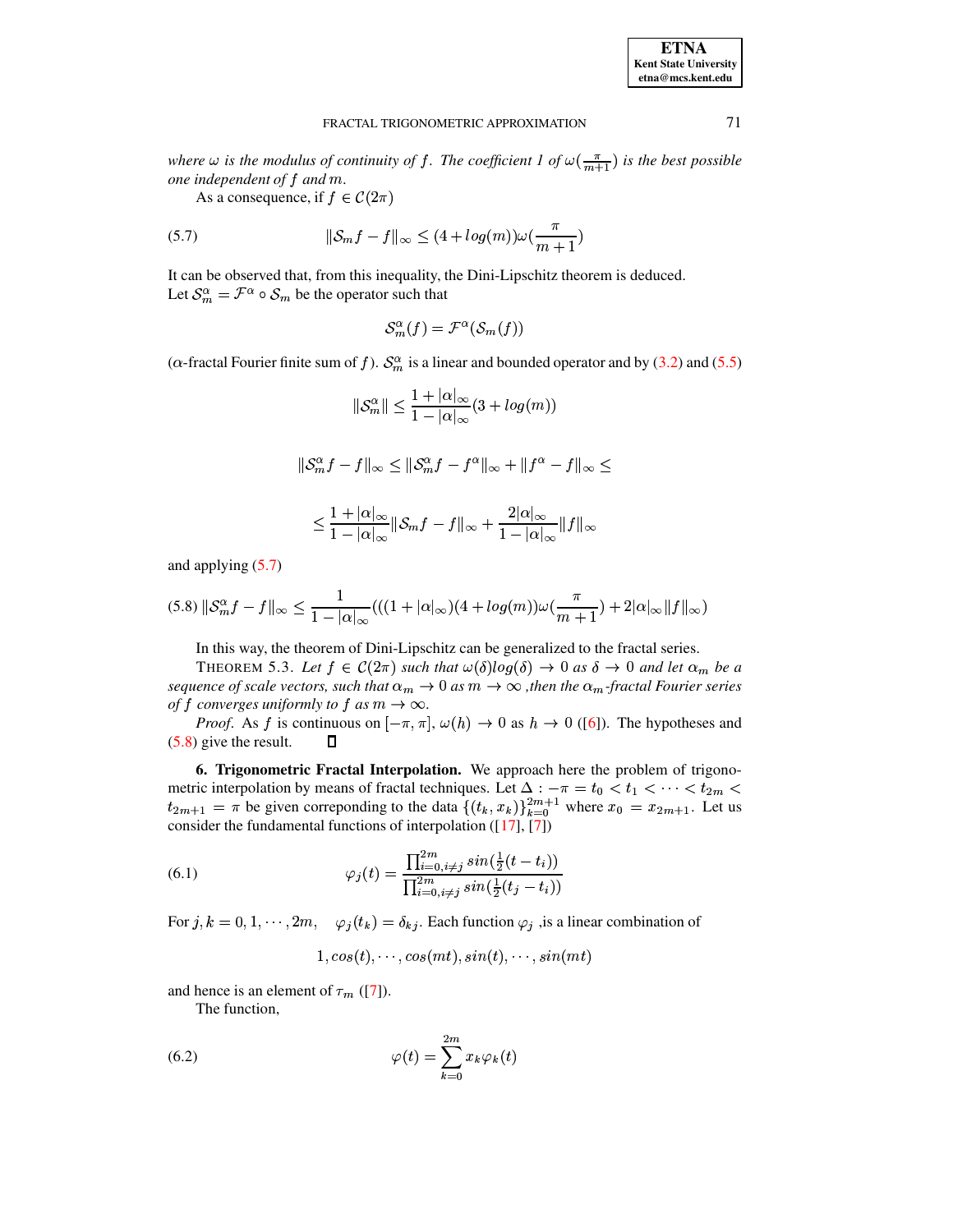, is also an element of  $\tau_m$  and is the unique solution in this space for the interpolation problem

$$
\varphi(t_k) = x_k \qquad k = 0, 1, \cdots, 2m.
$$

If  $T_m$  represents the trigonometric interpolation operator, which assigns to a function f its trigonometric interpolant with respect to  $\{(t_k, f(t_k))\}_{k=0}^{2m}$ , then by (6.2)

$$
||T_m f||_{\infty} \le ||f||_{\infty} ||l_m||_{\infty}
$$

where

$$
l_m(t) = \sum_{k=0}^{2m} |\varphi_k(t)|
$$

We define the  $\alpha$ -fractal trigonometric interpolant as

$$
\varphi^{\alpha}(t) = \mathcal{F}^{\alpha}(\varphi)(t) = \sum_{k=0}^{2m} x_k \varphi_k^{\alpha}(t)
$$

 $\varphi_k^{\alpha}$  is the  $\alpha$ -fractal function of  $\varphi_k$  with respect to  $\Delta$ .

The function  $\varphi^{\alpha}$  passes through the points  $(t_k, x_k)$  as  $\varphi_i^{\alpha}(t_k) = \varphi_j(t_k) = \delta_{kj}$  (see §2  $(2.12)$ ). Besides

$$
\varphi^{\alpha} = \mathcal{F}^{\alpha} \circ T_m(f)
$$

The functions  $\{\varphi_j\}_{j=0}^{2m}$  are orthogonal with respect to the form:

$$
(f,g) = \sum_{k=0}^{2m} f(t_k)g(t_k)
$$

and hence a basis of  $\tau_m$ . This property is inherited by  $\{\varphi_i^{\alpha}\}\$ as  $\varphi_i^{\alpha}$  interpolates to  $\varphi_j$  at the nodes and so

$$
(\varphi_i^{\alpha}, \varphi_j^{\alpha}) = \sum_{k=0}^{2m} \varphi_i(t_k) \varphi_j(t_k) = \sum_{k=0}^{2m} \delta_{ki} \delta_{kj}
$$

where  $\delta_{kj}$  is the delta of Kronecker. If  $s^{\alpha} \in \tau_m^{\alpha}$ , by the linearity of the operator  $\mathcal{F}^{\alpha}$ ,

$$
s^\alpha = \sum_{k=0}^{2m} \lambda_k \varphi_k^\alpha
$$

the orthogonality of  $\varphi_k^{\alpha}$  implies the linear independence and hence  $\{\varphi_k^{\alpha}\}_{k=0}^{2m}$  constitutes a basis of  $\tau_m^{\alpha}$  of  $\alpha$ -fractal trigonometric polynomials with respect to the partition  $\Delta$ . For  $\alpha = 0$ , we retrieve the standard basis  $\varphi_k$ .

7. Fitting Method by Fractal Approximants. Let  $\{(\bar{t}_j, \bar{x}_j), j = 0, 1, \ldots, p\}$  be a collection of data. Let us define a function of approximation to the data (for instance, a minimax approximation or a least squares fitting curve)  $f(t)$ . Consider an interval I containing the abscissas and let  $\Delta$  be a partition of  $I, \Delta : a = t_0 < t_1 < ... < t_N = b$  such that  $t_i \neq \overline{t}_j \quad \forall i, j$ ,  $t_0 < \overline{t}_0$  and  $t_N > \overline{t}_p$ . We look for an  $\alpha$ -fractal function  $f^{\alpha}(t)$ . To choose  $\alpha_n$  we consider all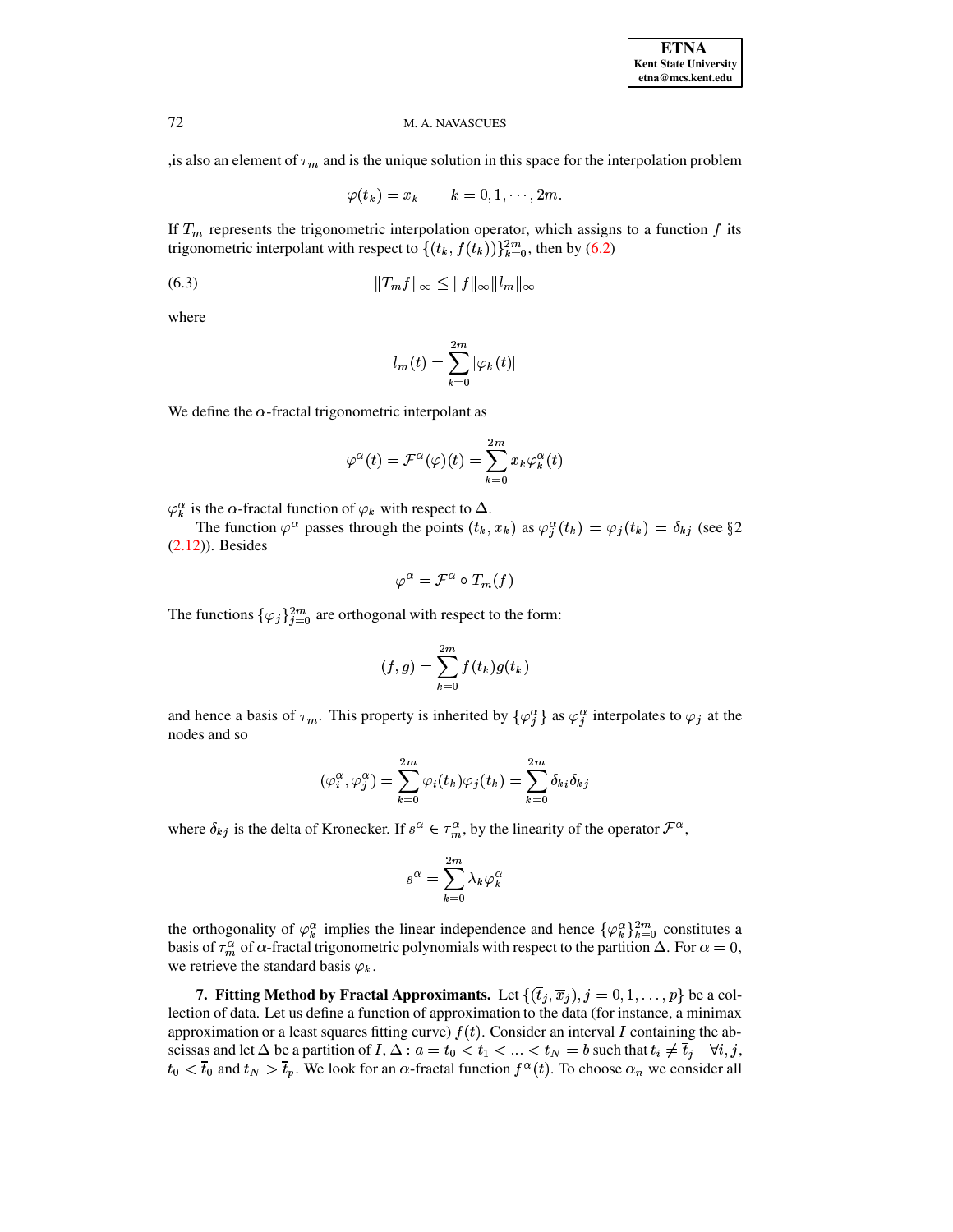the abscissas  $\overline{t}_{j_1}, \dots, \overline{t}_{j_r}$  in  $I_n: t_{n-1} \leq \overline{t}_{j_i} \leq t_n$  for  $i = 1, 2, \dots, r$ . Then, by the equation (fixed point)  $(2.11)$ :

$$
\overline{x}_{j_i} = f(\overline{t}_{j_i}) + \alpha_n (f^{\alpha} - f \circ c) \circ L_n^{-1}(\overline{t}_{j_i})
$$

Approximating  $f^{\alpha}$  by f

$$
\overline{x}_{j_i} \simeq f(\overline{t}_{j_i}) + \alpha_n (f - f \circ c) \circ L_n^{-1}(\overline{t}_{j_i})
$$

We choose  $\alpha_n$  by a least squares procedure:

$$
minE(\alpha_n) = \sum_{i=1}^r (f(\bar{t}_{j_i}) - \bar{x}_{j_i} + \alpha_n(f - f \circ c) \circ L_n^{-1}(\bar{t}_{j_i}))^2
$$

Differentiating the former expression we obtain:

$$
\alpha_n = -\frac{\sum_{i=1}^r (f(\bar{t}_{j_i}) - \bar{x}_{j_i})(f - f \circ c) \circ L_n^{-1}(\bar{t}_{j_i})}{\sum_{i=1}^r ((f - f \circ c) \circ L_n^{-1}(\bar{t}_{j_i}))^2}
$$

By the Schwartz's inequality

$$
|\alpha_n| \le \frac{\|u\|_2}{\|v\|_2}
$$

where

$$
u = (f(\overline{t}_{j_1}) - \overline{x}_{j_1}, \dots, f(\overline{t}_{j_r}) - \overline{x}_{j_r})
$$
  

$$
v = ((f - f \circ c) \circ L_n^{-1}(\overline{t}_{j_1}), \dots, (f - f \circ c) \circ L_n^{-1}(\overline{t}_{j_r}))
$$

We must choose the order of the approximant  $f$  in such a way that the differences between  $f(\overline{t}_{j_i})$  and  $\overline{x}_{j_i}$  are small enough to obtain  $|\alpha_n| < 1$ .

#### **REFERENCES**

- <span id="page-9-1"></span><span id="page-9-0"></span>[1] M.F. BARNSLEY, Fractal functions and interpolation, Constr. Approx., 2 (1986), No. 4, pp. 303-329.
- <span id="page-9-2"></span>[2] M.F. BARNSLEY, Fractals Everywhere, Academic Press, Inc., 1988.
- [3] M. F. BARNSLEY AND A. N. HARRINGTON, The Calculus of Fractal Interpolation Functions, J. Approx. Theory, 57 (1989), pp. 14-34.
- <span id="page-9-8"></span><span id="page-9-3"></span>[4] M.F. BARNSLEY, D. SAUPE AND E.R. VRSCAY, EDS., Fractals in Multimedia, I.M.A., 132, Springer, 2002.
- [5] A. S. BESICOVITCH AND H. D. URSELL, On dimensional numbers of some continuous curves, in Classics on Fractals, Edgar, G. A., eds., Addison-Wesley, 1993, pp. 171-179.
- <span id="page-9-12"></span>[6] E.W. CHENEY, Introduction to Approximation Theory, McGraw Hill Book Co., New york-toronto, London., 1966.
- <span id="page-9-10"></span><span id="page-9-5"></span>[7] P. J. DAVIS, Interpolation and Approximation, Dover Publ., 1975.
- [8] K.J. FALCONER, Fractal Geometry, Mathematical Foundations and Applications, J. Wiley & Sons,Ltd., Chichester, 1990.
- <span id="page-9-9"></span>[9] G.H. HARDY, Weierstrass non-differentiable function, Trans. Amer. Math. Soc., 17 (1916), No. 3, pp. 301-325.
- <span id="page-9-11"></span><span id="page-9-4"></span>[10] J.E. HUTCHINSON, Fractals and Self Similarity, Indiana Univer. Math. J., 30 (1981), No. 5, pp. 713-747.
- <span id="page-9-6"></span>[11] E. ISAACSON AND H.B. KELLER, Analysis of Numerical Methods, J. Wiley & Sons, 1966.
- [12] M.A. NAVASCUÉS AND M.V. SEBASTIÁN, Some results of convergence of cubic spline fractal interpolation functions, Fractals, 11 (2003), No. 1, pp. 1-7.
- <span id="page-9-7"></span>[13] M.A. NAVASCUÉS AND M.V. SEBASTIÁN, Generalization of Hermite functions by fractal interpolation, J. of Approx. Theory, 131 (2004), No. 1, pp. 19-29.